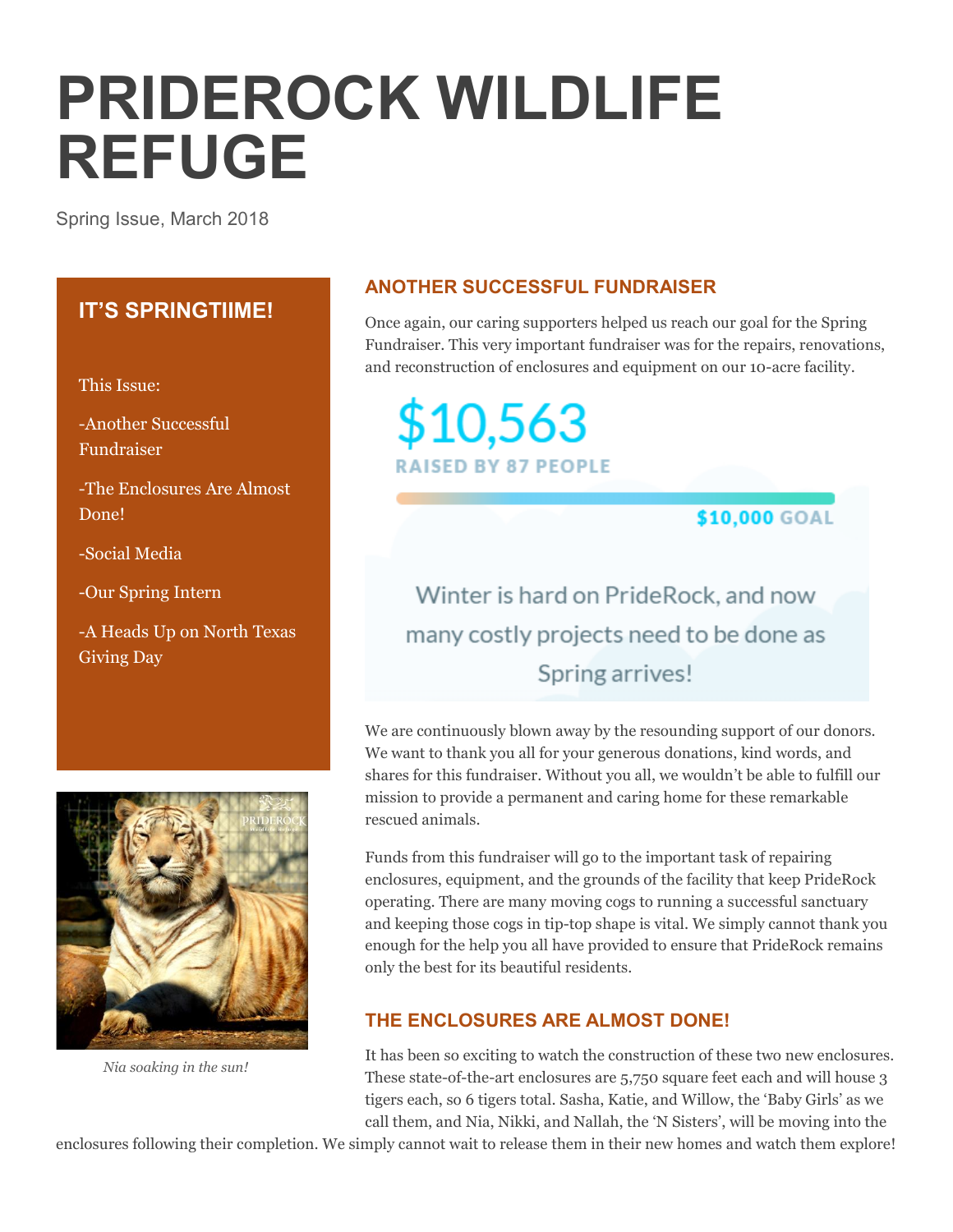

These enclosures each will house a 1o-foot pool, platforms, grass, trees, and large rocks, allowing the girls to employ their natural instincts. Following the completion of this enclosure, the renovation process of the older enclosures will begin. These older enclosures will be redesigned, expanded, and filled with new enrichment items for their residents. We are very excited to begin this process for it means that each animal will be moving into a larger and more interactive enclosure. However, to have progress there must be funds to move forward. In the coming years we will be relying on our supporters more than ever to ensure that we can provide the animals the lives they deserve.



#### **SOCIAL MEDIA**

While we are not open to the public, we do provide followers with a glimpse of the daily lives of the beautiful PrideRock residents. Every animal at PrideRock has its own personality and we just love to share their activities and attitudes! To learn more about each of the animals and happenings at the refuge you can follow us on our social media accounts!

Facebook[: www.facebook.com/priderockwild](https://www.facebook.com/PrideRockWild/)

Instagram: [@priderockwild](https://www.instagram.com/priderockwild/)

#### Twitter: [@priderockwild](https://twitter.com/PrideRockWild)

We recently hit 39,000 followers on Facebook, so help us make it to the 40,000 milestone! It is a wonderful way to get to know the PrideRock animals and crew with content that is updated multiple times a day. Along with this, it is the most effective way for us to instantly relay any news, answer questions, or provide updates to our supporters. Also, check out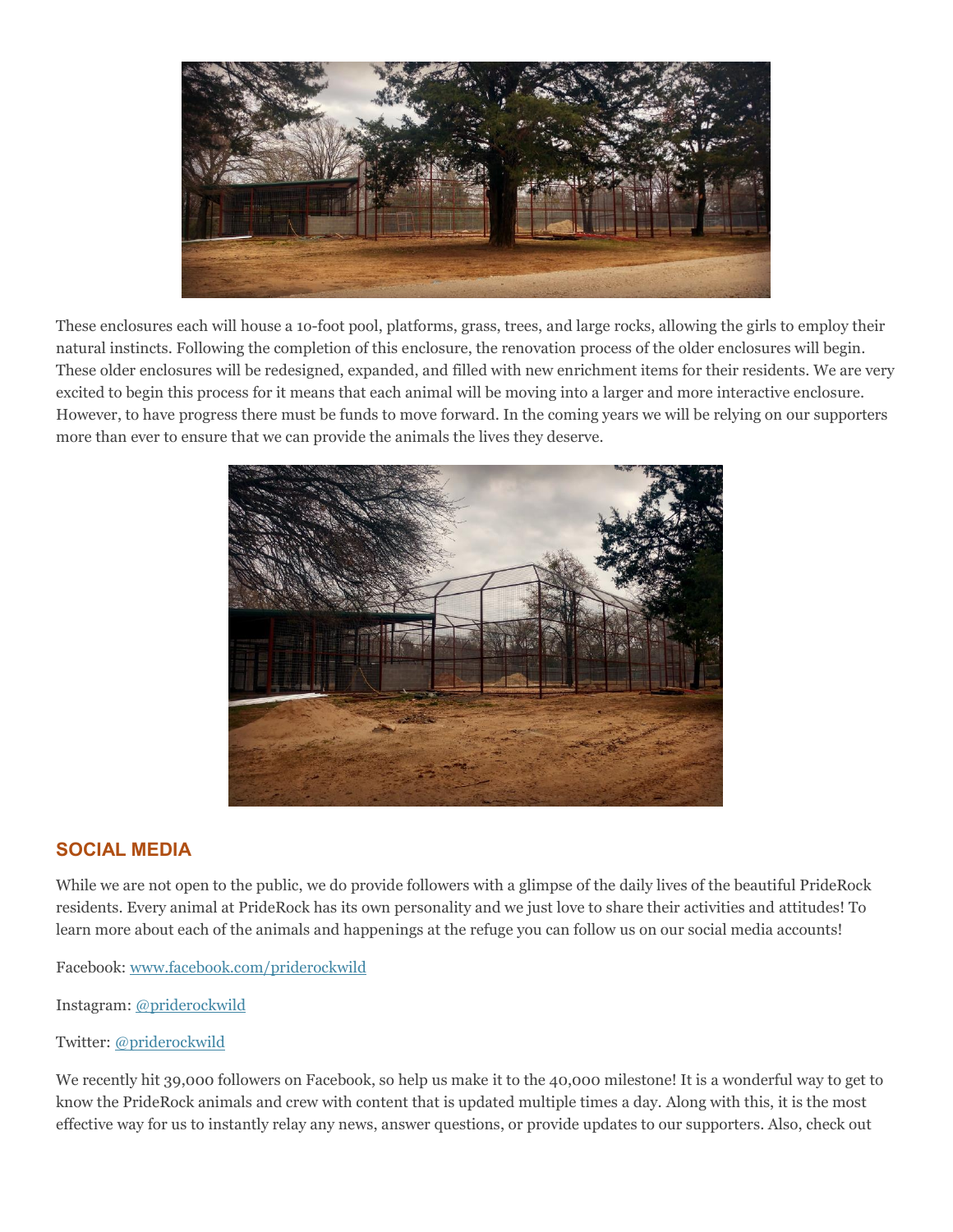our website, [www.priderock.org,](www.priderock.org) for more in-depth information about PrideRock, as well as blogs, intern/volunteer opportunities, and much more!

## **ANIMAL OF THE QUARTER**

This issue we will be putting the spotlight on Tony the tiger.



Tony is a very large male; however he is a gentle giant. PrideRock staff likes to say that he doesn't know he's a tiger! Always even-tempered and greeting PrideRock staff and volunteers with deep chuffs, Tony has a special place in our hearts. He arrived at PrideRock from West Virginia in 2014, along with Tiggy, a female tiger. While it took him some time to adjust, he has since settled into life at PrideRock beautifully. Being the epitome of laid-back, he can regularly be found soaking in the sun or hanging out in his pool.

#### **OUR SPRING INTERN**

Sara Finlay is with us this spring from Pittsburgh, Pennsylvania. She will be graduating from Grove City College this May with a Bachelor's degree in Biology with a minor in studio art.